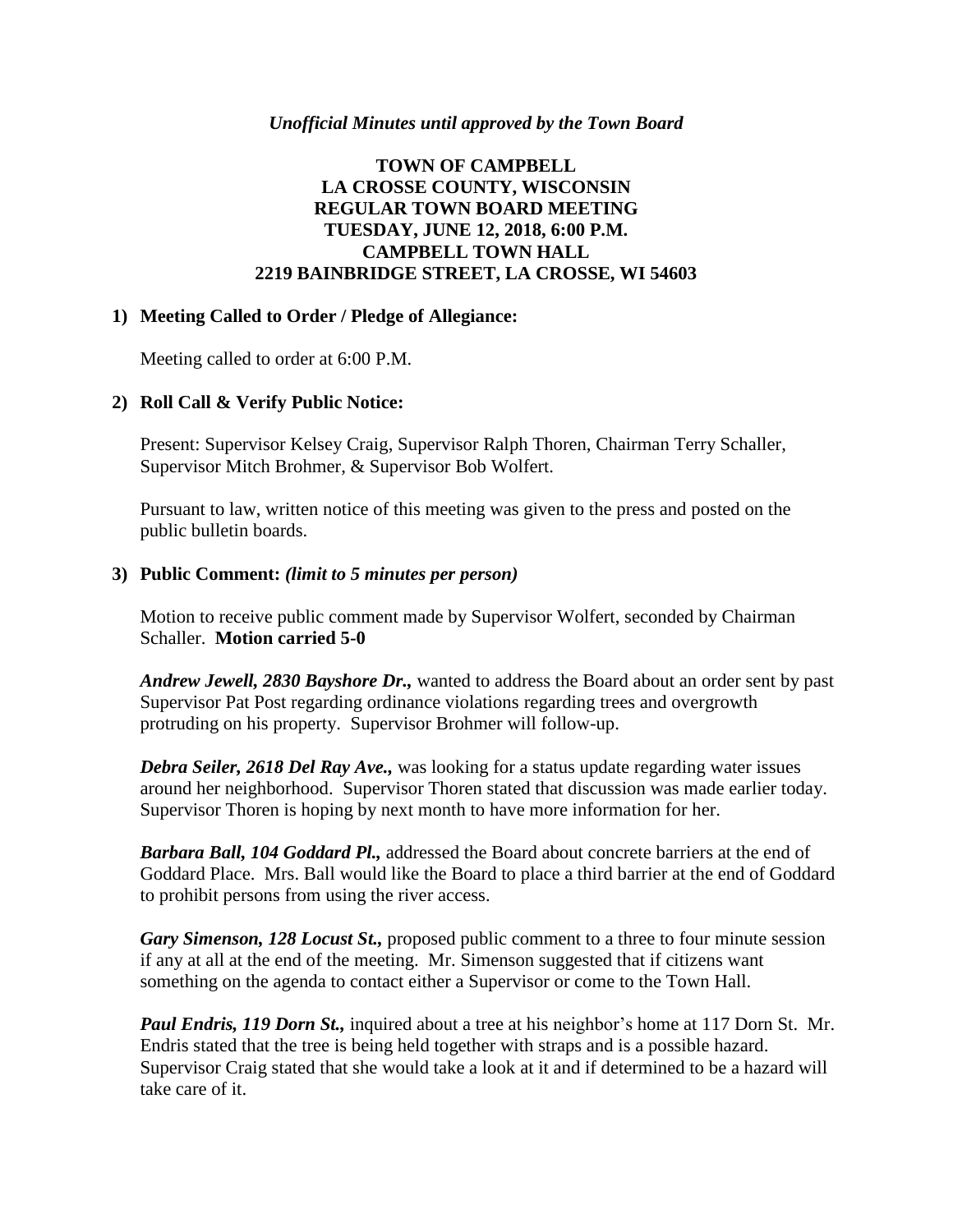*Joann Schaller, 2312 Bainbridge St.,* still has concerns regarding the stop sign at the corner of Bainbridge and Sky Harbour. Mrs. Schaller also asked if there is an ordinance regarding trucks using their jack-breaks. Clerk Hawkins stated that there is an ordinance and signs that were posted may have been removed and never replaced when the road project happened. Supervisor Thoren is working on a solution.

*Shirley Foellmi, 1511 Caroline St.,* asked if the Board was going to issue fireworks permits this year. Chairman Schaller stated it is an agenda item for tonight. Mrs. Foellmi would still like to have a more community display instead of individual homeowners using fireworks.

*Bruce Becker, 3111 Lakeshore Dr.,* asked Chairman Schaller what he took away from the Joint Session of protective services last week at Onalaska Town Hall. Chairman Schaller stated he thought that the departments have been working well together. Chairman Schaller stated another meeting will be scheduled and should have updates in the future. Mr. Becker also inquired about agenda item (F). Supervisor Wolfert stated his thought was to change from a launch permit to a parking permit. Mr. Becker suggested removing the fence at Nelson Park to provide for more parking.

*Lee Weis, 100 Church Dr.,* was inquiring about revenue if the boat landing fees were parking fees. Supervisor Wolfert stated that the revenue would be used as the Board sees necessary. Mr. Weis believes that changing would take money away from the Park & Rec. Department. Currently all launch revenue has to be used for maintenance and repair for the boat launches. Mr. Weis's concern is that revenue would be used for other Town expenses and that the boat landings would see little improvement. Mr. Weis also inquired about pot holes on Church Drive. Supervisor Thoren stated plans are in place for maintenance before the next meeting. Mr. Weis mentioned that he currently has three outstanding open records requests with the Town Fire Association and is looking for closure.

Jeff Foellmi, 1503 Caroline St., wants the Town to look at Dorn Street regarding poor road conditions.

Motion to close public comment made by Supervisor Wolfert, seconded by Chairman Schaller. **Motion carried 5-0**

- **4) Consent Agenda: (All items listed are considered routine and will be enacted with one motion. There will be no separate discussion of these items unless a Board member so requests, in which case the item will be removed from the Consent Agenda and be considered on the Regular Agenda).**
	- **A) Approval of Minutes:** Special Board Meeting 05/02/2018, Regular Board Meeting 05/08/2018, and Public Hearing 05/08/2018
	- **B) Plan Commission Meeting Recommendations: No Meeting**
	- **C) Payment of Bills:**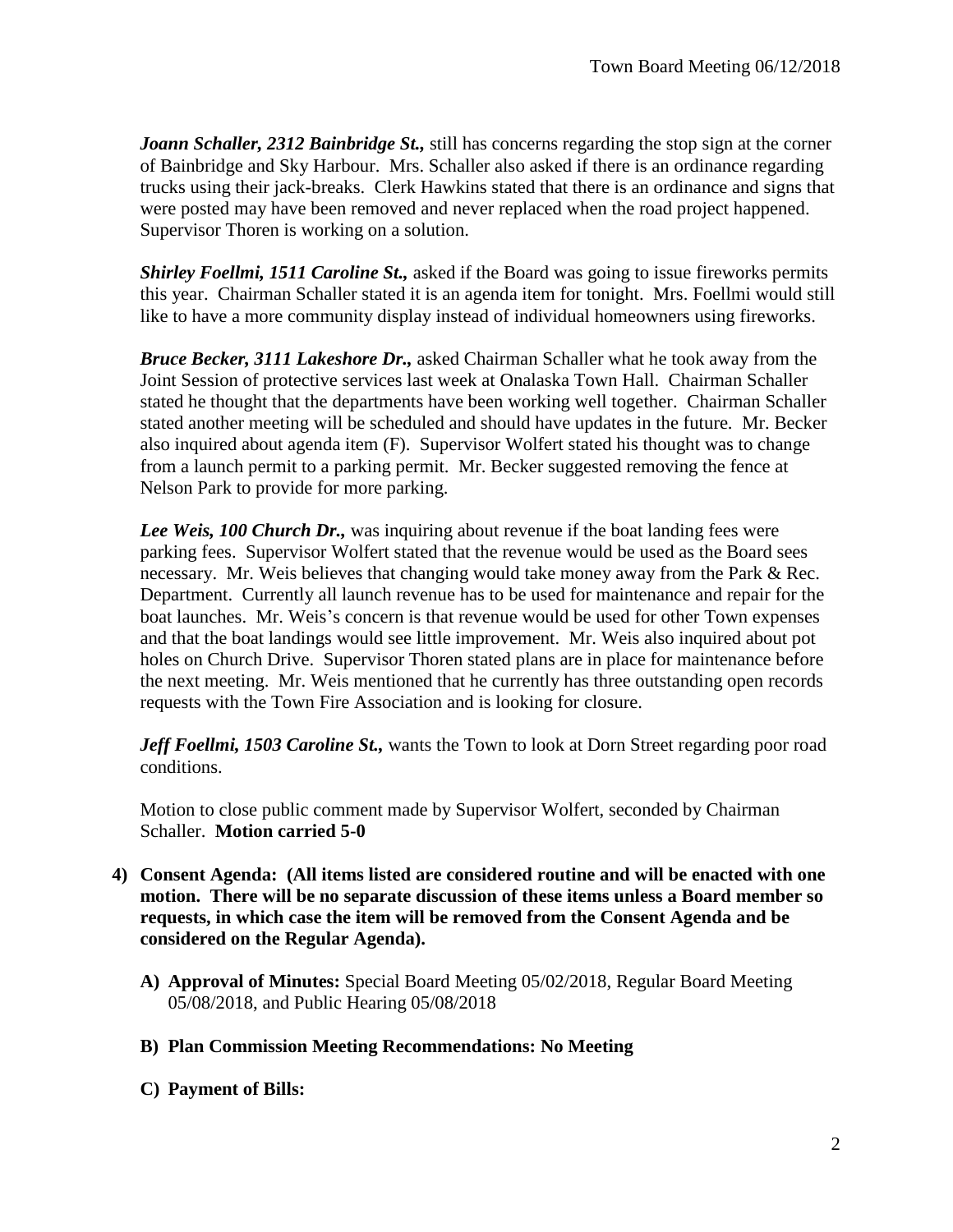Motion to approve the Consent Agenda made by Supervisor Wolfert, seconded by Supervisor Brohmer. **Motion carried 5-0**

#### **5) Business:**

**A)** Presentation of awards for community heroes: Sharon Syverson and Timothy Colgan. (Gavrilos)

Presentation of Citizen Service Award plaques were made to Sharon Syverson and Timothy Colgan for their assistance regarding a fire on Muth Road April 28, 2018.

**B)** Jenny Nettles, 1811 Nakomis Ave, request for third dog permit. (Clerk)

Motion to approve Jenny Nettles request for a third dog permit made by Supervisor Wolfert, seconded by Supervisor Brohmer. **Motion carried 4-1 (Supervisor Craig voted "against")**

**C)** Brice Nelson, Davy Engineering, to discuss cost estimates for the replacement of asphalt with concrete in Town yard-waste site. (Brohmer)

Brice Nelson was unable to attend. Supervisor Brohmer stated that the Town had originally budgeted \$70,000 for the project. Supervisor Brohmer mentioned that the preliminary cost estimate for just the maintenance yard is \$146,125 and the entire Town Hall is estimated at \$246,935.50. Supervisor Brohmer stated that the project was planned to complete in several phases. Supervisor Brohmer believes that additional budgeting would be needed over the next several years to complete. Concession of the Board is to try and budget another \$70,000 next year and complete phase 1 & 2.

# **No Action Taken**

**D)** Set dates and times for firework permits. (Chair)

Chairman Schaller stated that Town of Shelby charges \$300 for a fireworks permit. Chairman Schaller would like to see a fee for the Town's permits as well next year. Chief Gavrilos would like to add a provision to the permit this year stating that nobody over the legal drinking limit of 0.08 is allowed to handle fireworks.

Motion to approve the July  $3^{rd}$  and July  $4^{th}$  with the requirement that you can't be over the national limit of 0.08 intoxication made by Supervisor Wolfert, seconded by Supervisor Craig. **Motion carried 4-1 (Chairman Schaller voted "against")**

**E)** Disposal of Nelson Park fence. (Craig)

Maintenance Foreman, Steven Pintz, stated that it would be difficult to repurpose the fence. Mr. Pintz suggested to have a scrapper be allowed to remove the fence at no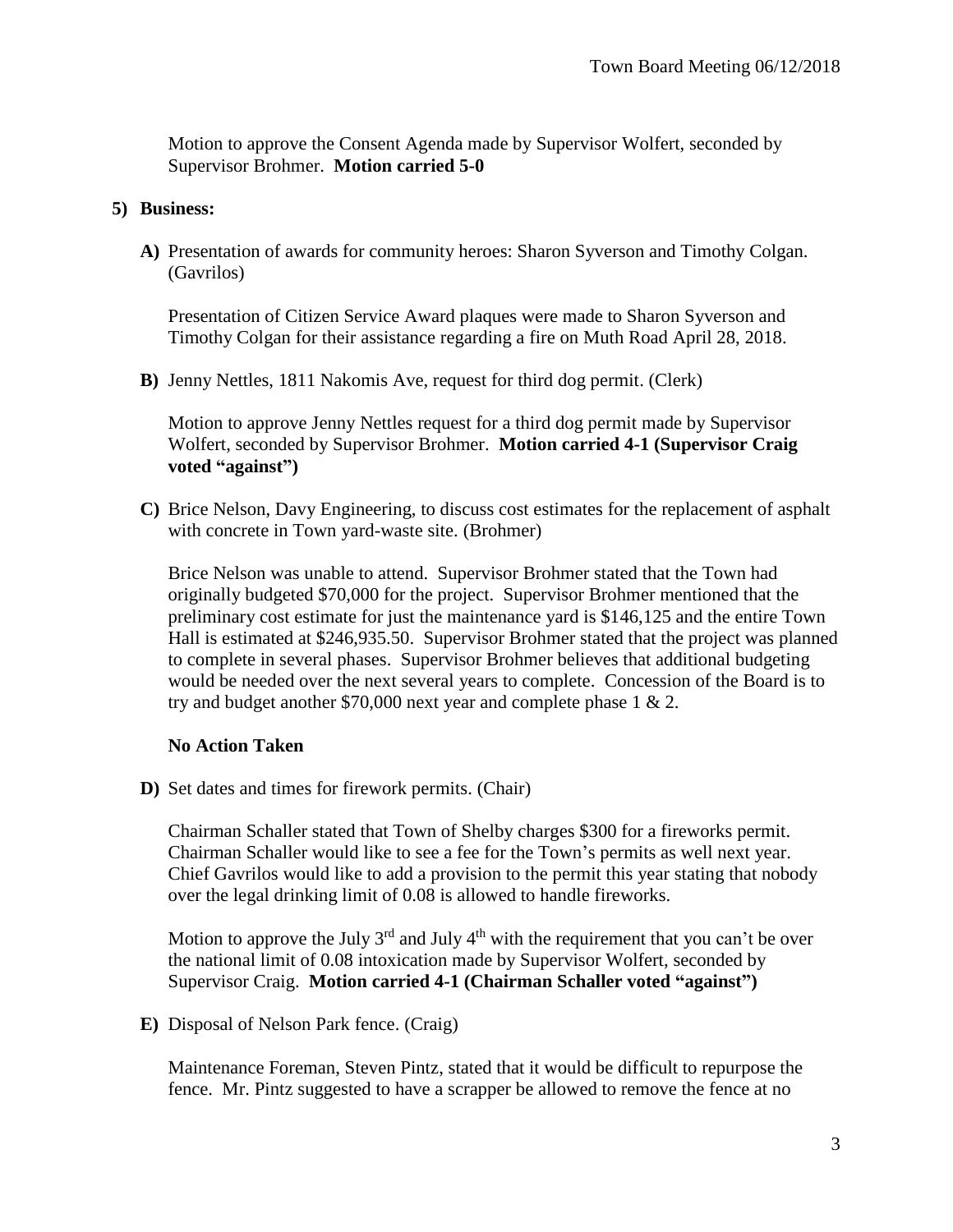charge. Clerk Hawkins mentioned that the Airport has offered services as well. Mr. Pintz also stated that the benches and bleachers could be repurposed at other ball fields.

Motion to grant authority to Supervisor Craig to dispose of the Nelson Park fencing in any manner seen fit made by Supervisor Thoren, seconded by Supervisor Wolfert. **Motion carried 5-0**

**F)** Discussion for boat landing permits to change to parking permits. (Wolfert)

Supervisor Wolfert mentioned that he has had comments from residents that parking at the boat landings especially on weekends is difficult due to persons parking and not using the launch. Supervisor Wolfert would like to better utilize the space and value of the space to create consistent revenue. Supervisor Wolfert suggested having signs for better organization. i.e. boat parking only, free space, permit only.

# **No Action Taken**

**G)** Review of *Wisconsin Towns Associations* legal opinion on ATV/UTV use. (Wolfert)

The Town currently does not have an ordinance allowing legal operation of ATV/UTV use within the Municipal Boundaries. Legal opinion states that the Town Board would have to adopt an ordinance, identify routes, post signs, notify DNR, state patrol, and the county sheriff's office, and possible restrictions as part of the process.

Motion to authorize Supervisor Thoren to work with the Town Attorney in drafting an ordinance for ATV/UTV use in the Town of Campbell made by Supervisor Wolfert, seconded by Supervisor Thoren. **Motion carried 5-0**

# **6) Public Comment:** *(limit 3 minutes per person)*

Motion to receive public comment made by Supervisor Brohmer, seconded by Supervisor Wolfert. **Motion carried 5-0**

*Paul Endris, 119 Dorn St.,* asked if there is any insurance requirements for people who obtain a fireworks permit and what the penalty is for not having a permit. Chief Gavrilos stated that the penalty for an ordinance violation is \$142.00. Clerk Hawkins stated that the home owner is responsible for damages done.

*Bea Mulling, 203 Dorn St.,* had concerns about firework debris not being picked up from fireworks being shot off across the street in the park.

*Carrie Ebner, 2517 Island Park Rd.,* was wondering why fireworks are being shot off in the parks. Clerk Hawkins stated that it was a violation of the permit and is enforceable. Mrs. Ebner asked the Board if the residents are going to have a voice concerning ATV/UTV usage in the Town of Campbell. Mrs. Ebner is not in favor of an ordinance allowing ATV/UTV's in the Town.